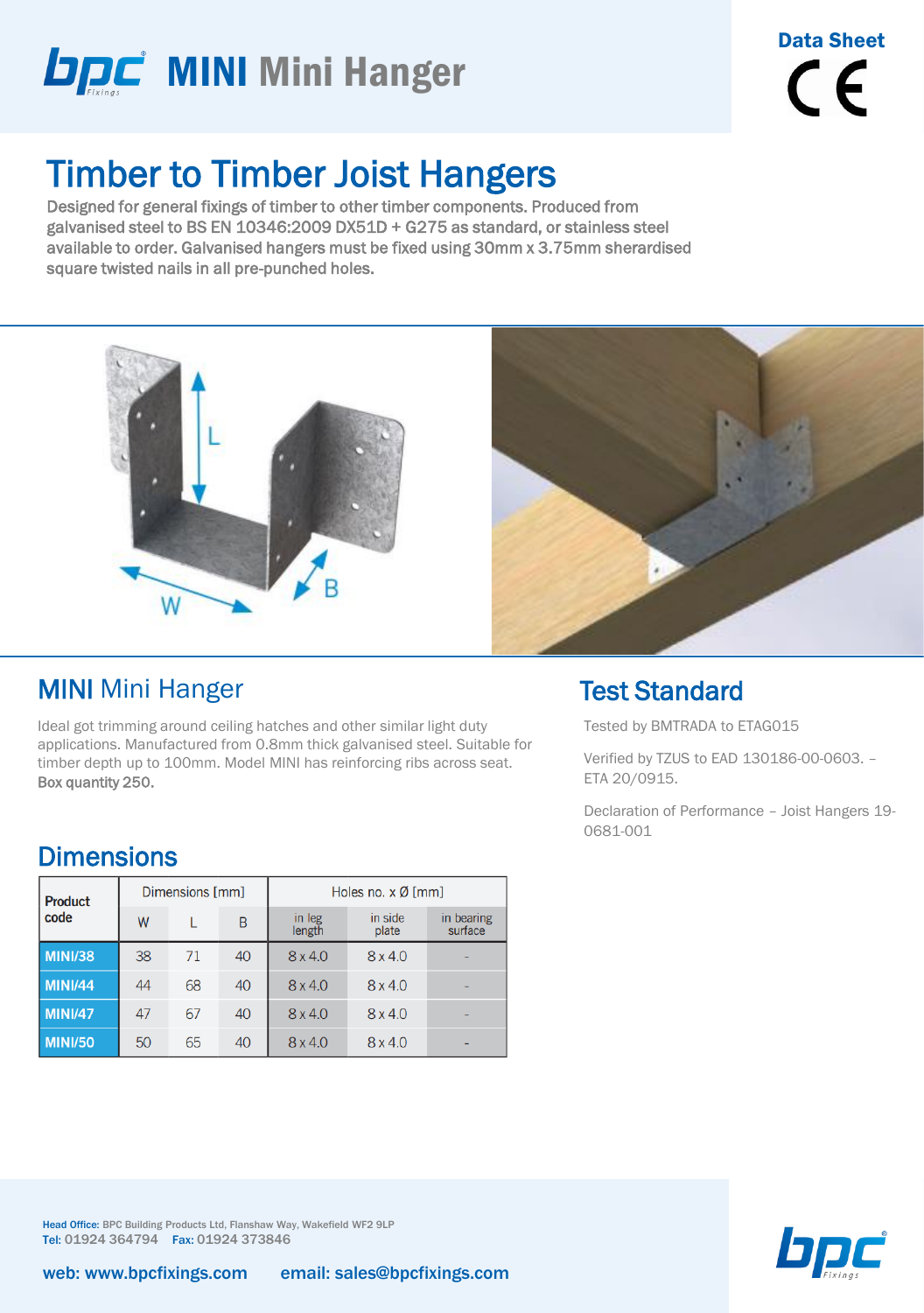## **DDC** MINI Mini Hanger

Data Sheet

# $\epsilon$

### Load Data

These properties should be used for design in accordance with EN 1995-1-1:2004/A1 (Eurocode 5) or an appropriate national code. The load-carrying capacities have been derived by calculation or design assisted by testing or by testing.

|                | Characteristic Capacity [kN] |       |                 |                   |                 |                   |                 |       |              |       |              |                   |
|----------------|------------------------------|-------|-----------------|-------------------|-----------------|-------------------|-----------------|-------|--------------|-------|--------------|-------------------|
| <b>Product</b> | C <sub>16</sub> timber       |       |                 |                   | C24 timber      |                   |                 |       | TR26 timber  |       |              |                   |
| code           | Type A nails                 |       | Type B nails    |                   | Type A nails    |                   | Type B nails    |       | Type A nails |       | Type B nails |                   |
|                | $F_{up}$                     | Fdown | $F_{\text{up}}$ | F <sub>down</sub> | $F_{\text{up}}$ | F <sub>down</sub> | $F_{\text{up}}$ | Fdown | $F_{up}$     | Fdown | $F_{up}$     | F <sub>down</sub> |
| <b>MINI/38</b> | 2.48                         | 5.59  | 2.60            | 6.55              | 2.80            | 6.32              | 2.94            | 7.40  | 2.96         | 6.68  | 3.11         | 7.82              |
| <b>MINI/44</b> | 2.80                         | 5.59  | 3.02            | 6.55              | 3.16            | 6.32              | 3.41            | 7.40  | 3.34         | 6.68  | 3.60         | 7.82              |
| <b>MINI/47</b> | 2.80                         | 5.59  | 3.22            | 6.55              | 3.16            | 6.32              | 3.64            | 7.40  | 3.34         | 6.68  | 3.85         | 7.82              |
| <b>MINI/50</b> | 2.80                         | 5.59  | 3.28            | 6.55              | 3.16            | 6.32              | 3.70            | 7.40  | 3.34         | 6.68  | 3.91         | 7.82              |

### **Fixings**

Fix using either Type A, 30 x 3.75mm Sherardised Square Twist Nails OR Type B, 35 x 3.75mm. Sherardised Square Twist nails in all pre-punched holes.

| <b>Type</b> | <b>Description</b>                                                                                                                                                                                                                   | $d^1$<br>(mm) | (mm) | $f_{\mathbf{ax},\mathbf{k}}$<br>$(N/mm2)$ (N/mm <sup>2</sup> ) |     |
|-------------|--------------------------------------------------------------------------------------------------------------------------------------------------------------------------------------------------------------------------------------|---------------|------|----------------------------------------------------------------|-----|
|             | Square twist nails<br>Sherardized finish<br>Normally supplied loose for manual<br>fixing                                                                                                                                             | 3.4           | 30   | 4.78                                                           | 600 |
| в           | Square twist nails<br>Sherardized finish<br>Normally supplied collated for a nail<br>gun                                                                                                                                             | 3.4           | 35   | 4.3                                                            | 700 |
|             | <b>THE REAL PROPERTY AND RELEASED FOR A RELEASED FOR A RELEASED FOR A RELEASED FOR A RELEASED FOR A RELEASED FOR A RELEASED FOR A RELEASED FOR A RELEASED FOR A RELEASED FOR A RELEASED FOR A RELEASED FOR A RELEASED FOR A RELE</b> |               |      |                                                                |     |

This diameter is the minimum cross-section dimension in accordance with EN 14592. Square twist nails are often described in the market by their largest cross-section dimension, so that a 3.4 mm diameter nail will be sold as being 3.75 mm diameter

<sup>2</sup> In timber with a characteristic density  $\rho_k$  of 350 kg/m<sup>3</sup>, i.e. C24 timber. At other values of  $\rho_k$  the value is modified so  $f_{\text{axk}} = f_{\text{axk}} \cdot \min\left(\frac{\rho_k}{250}, 1.1\right)$ 

### Installation

BPC Connectors are deemed fit for their intended use provided:

- The joints are designed in accordance with Eurocode 5 or an appropriate National Code using the characteristic values given in the Annexes. Design and detailing of structures should be carried out by suitably experienced persons in accordance with the manufacturer's instructions.
- Sides of the hanger should be at least 60% of the timber height to prevent rotation.
- Joist ends to be cut square with no more than 6mm gap from the rear of the hanger.
- Verifiable calculation, notes and drawings are prepared taking account of the loads to be carried
- The widths of the joist narrower than the exact joist hanger width does not exceed the tolerance of +0/-4mm to the joist hanger width
- The header supporting the joist is adequately restrained against rotation.
- Specified fasteners are installed in all available holes of the same diameter.

Head Office: BPC Building Products Ltd, Flanshaw Way, Wakefield WF2 9LP Tel: 01924 364794 Fax: 01924 373846